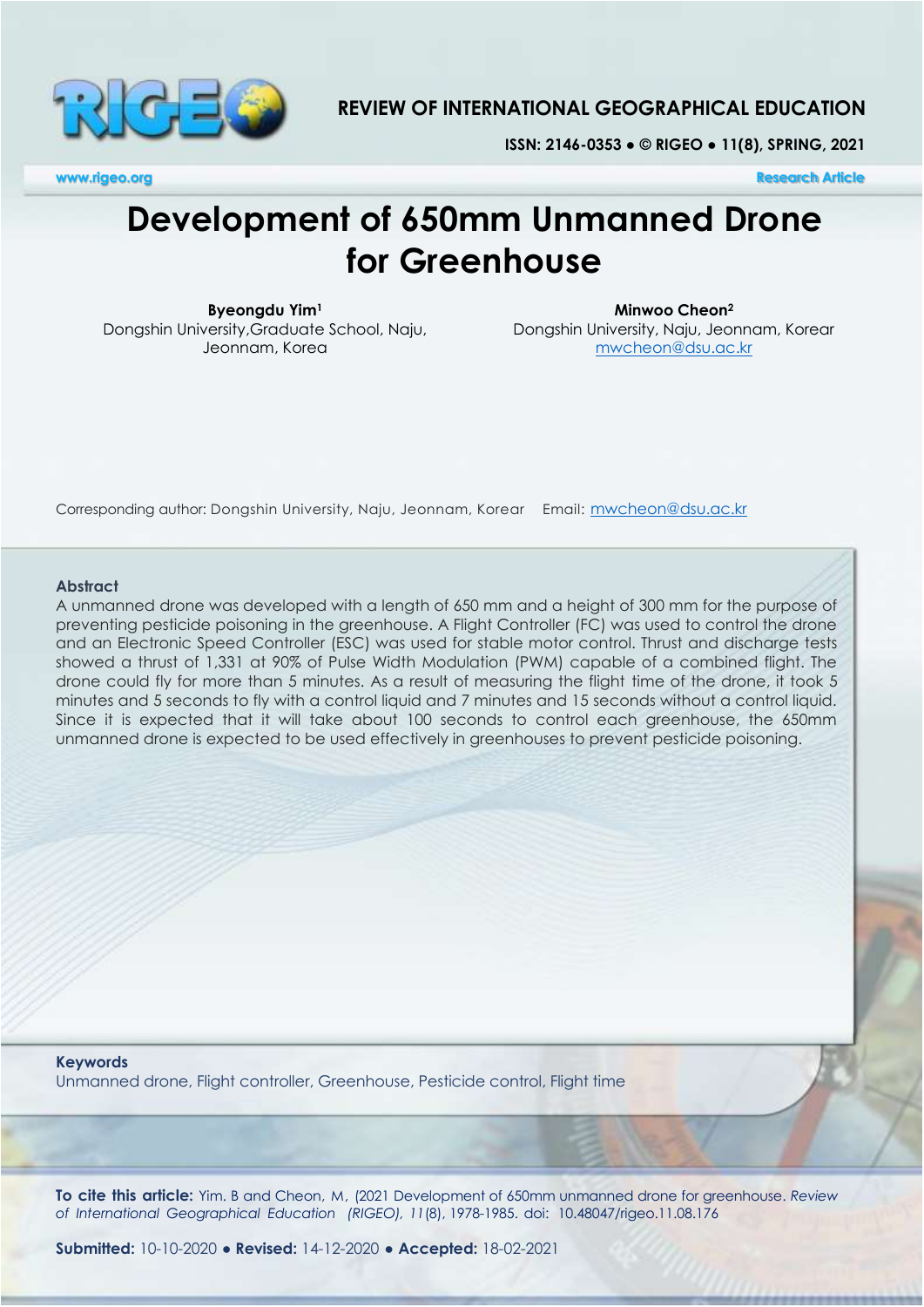## **Introduction**

The agricultural sector has steadily developed recently through the White Revolution and the Green Revolution. In particular, smart farms and greenhouses that apply information and communication technology have become the driving force that guides the agricultural industry [\(Choi, 2020;](#page-6-0) Kim et al., [2020;](#page-6-1) [Min et al., 2020;](#page-7-0) [Shin & Jeon, 2020\)](#page-7-1) . Smart farms are being researched in a variety of ways because they can improve work speed and efficiency. However, as smart farm facilities require a lot of investment, the number of farms using greenhouses such as vinyl greenhouses is increasing. To increase agricultural production, pests that occur in crops must be controlled. However, pesticides used to control pests often cause poisoning accidents among farmers. The use of drones is increasing as an alternative way to reduce the control time and prevent pesticide poisoning accidents. Drone is one core field of the Fourth Industrial Revolution. Drones are being studied not only in agriculture, but also in other industries because they have the advantage of being able to be remotely controlled by radio waves while performing missions [\(Kim et al., 2021;](#page-6-2) [Kim, Lim, & Jung,](#page-7-2) 2019; [Lim, 2019,](#page-7-3) [2020;](#page-7-4) [Son et al., 2021;](#page-7-5) [Yoo et al., 2020\)](#page-7-6) .

Recently, research using drones for smart safety city platform construction and particular matter measurement is being conducted [\(Cho, 2020;](#page-6-3) [Park & Ko, 2020\)](#page-7-7) . In addition, research is underway to apply LoRa technology and drone technology to live broadcasting systems [\(Mfitumukiza et al., 2016\)](#page-7-8). Also, attempts are being made to use drones for systematic information management of forest resources [\(Oh, 2019\)](#page-7-9). In the agricultural field, drones are already being used, and recently, a monitoring system that can check battery data in real time so that drones can fly safely is also being studied (Lee, [Yang, & You, 2017\)](#page-7-10). However, drones used for pest control are very large in size. When they are used in greenhouses with outer walls made of vinyl or glass, there is a great risk of damaging not only drone, but also greenhouse. For this reason, farmers who operate facility houses often use pesticides directly to control the facility to prevent damage to the facility. To control pests using drones in greenhouses, drones need to be miniaturized and lightweight to make them smaller and easier to move. In this study, a small and lightweight drone that could be used for pest control in greenhouses was developed and its characteristics were analyzed.

## **Design and Development**

Greenhouses used in the agricultural sector vary in size depending on characteristics of the cultivated crop. The most popular greenhouse is made with a width of 8 m, a length of 100 m, and a height of 3 m. Since the maximum height of a greenhouse is 3 m, considering the height of a cultivated crop, there is a margin of about 1 to 2 m left. In addition, if there are more than four grooves in a 8 m wide greenhouse, the width of the drone must be very narrow. Therefore, a drone with a width of 650 mm and a height of 300 mm was designed and developed. Figure 1 shows a 3D design of the unmanned drone for greenhouses.



**Fig. 1.** 3D design of the 650 mm unmanned drone for greenhouse: A, Size of the 650 mm unmanned drone; B, Isometric of the 650 mm unmanned drone

The drone for greenhouse has a battery that supplies power, a fuselage part for flight, and a spray part for pesticide control. Figure 2 shows a block diagram of the 650 mm unmanned drone for greenhouse.

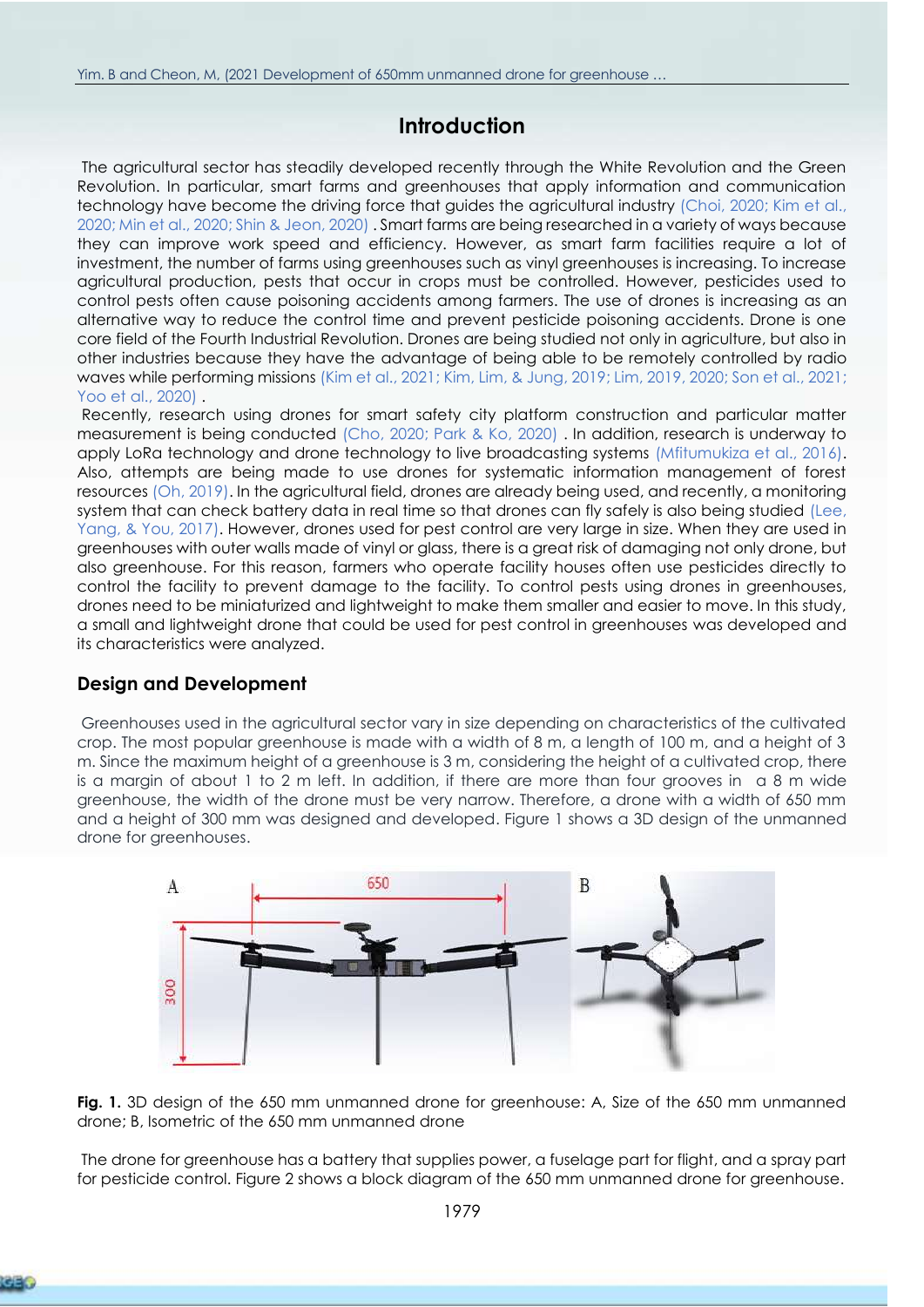

Fig. 2. Block diagram of the unmanned drone for greenhouse

To power unmaned drone, 22.2 V, 6,300 mAh, and 6-cell Li-Polymer Batteries (PT-B6, 300mAh POLY-TRONICS Co., Ltd, China) were used. The applied power is dropped to 5V via a Power Module (HV Power Module, CUAV Co., Ltd., China), a supply to Flight Controller (FC), and a supply power of 25.2–22.2V via the Power Distribution.The FC was used for drone fuselage control and automatic flight control. The FC (Pixhawk v5 nano, CUAV Co., Ltd, China) had a built-in FMU V5 and a STM32F765 high-performance processor with three accelerometers and three gyro sensors to help maintain speed, direction, and horizontality. In addition, 5V power required for operating Global Navigation Satellite System (GNSS), Light Detection And Ranging (Lidar), air flow sensor, and front sensor to be stably supplied was set.

Since the unmanned drone should be used in tight spaces such as greenhouses, if accurate location information is not reflected, they can cause serious damage to vinyl greenhouses and crops. Therefore, the drone was set up to be able to receive location information in centimeters using GNSS. The GNSS (Here+ RTK, HEX Co., Ltd, China) used in this study could receive up to three location information at the same time from GPS, Galileo, GLONASS, and BeiDou to calculate the precise latitude and longitude and check the drone's real-time flight location and route, allowing the drone to fly automatically. Considering the maximum takeoff weight, an efficient Brushless DC motor (BLDC, Antigravity MN4006 KV380, Tmotor Co., Ltd, China) was used to rotate the propeller to generate lift and thrust. An Electronic Speed Control (ESC, Alpha 40aesc, T-motor Co., Ltd., China) was used to control current and motor speed by PWM signals received through the FC. To avoid outer walls and obstacles, a front sensor (Tf Mini, Benewake Co., Ltd., China) was equipped to recognize distances of up to 12 m and measure up to a range of 2.3°. The front sensor used in this study was suitable to be mounted on the drone that was miniaturized and lightweight with a size of 42 mm x 15 mm x 16 mm, a weight of s 0.3 g, and an automatic avoidance function to enhance safety.

In addition, even if crop growth rate was not uniform, the lower part of the drone was equipped with a Lidar (Here flow, HEX Co., Ltd, China) sensor to maintain a certain distance from the crop. Using a controller (Herelink Airunit, HEX Co., Ltd, China) to which the transceiver integrated module was applied, the video transmitted from the camera could be viewed in real time via a Qground program. The controller used a 2.4 GHz frequency band to control the drone and received the video. It could control

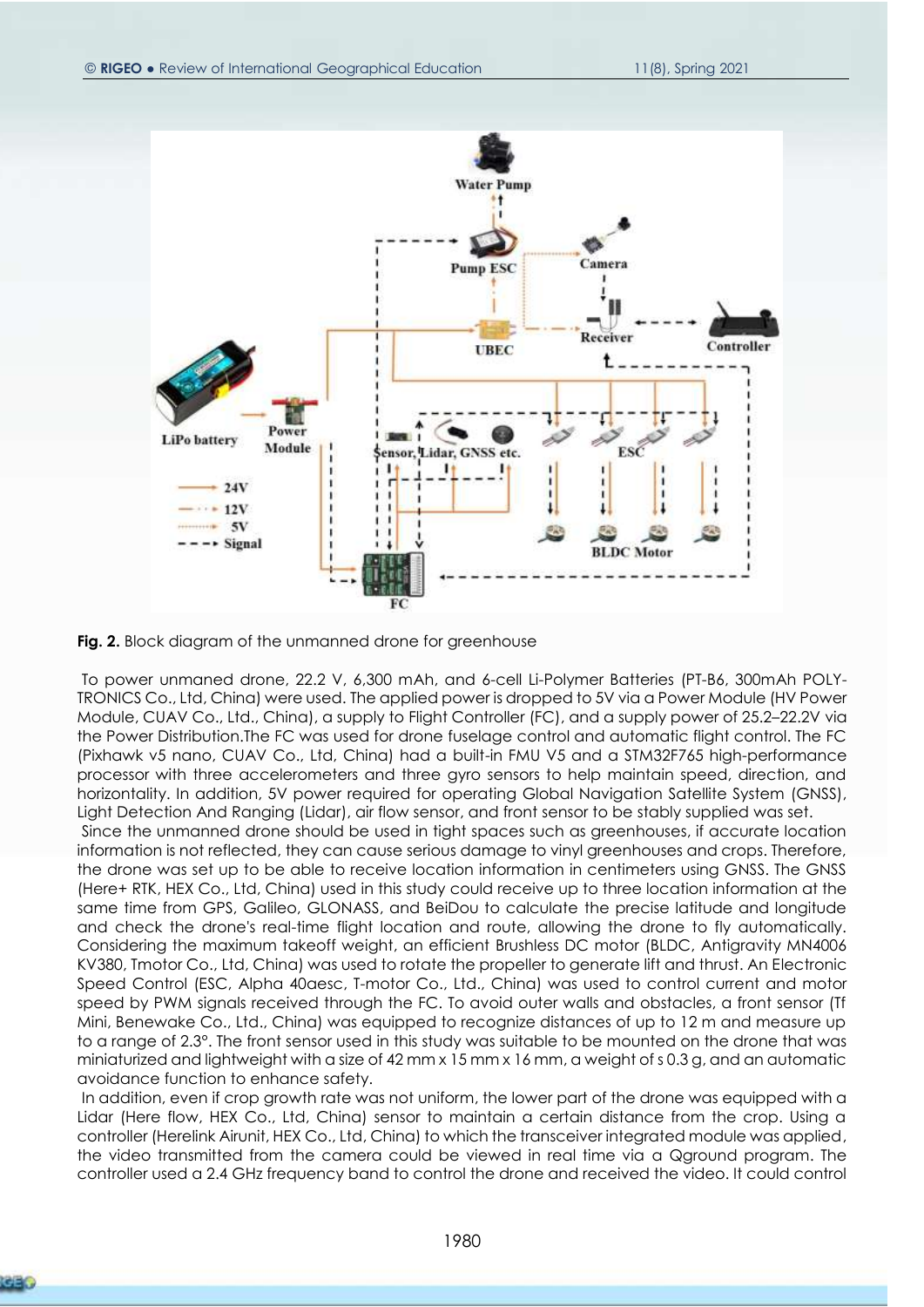the drone up to 20 km and transmit flight data and real-time. Figure 3 shows the developed unmanned drone



**Fig. 3.** The developed unmanned drone for greenhouse: A, Main parts inside the drone; B, Fabricated of the drone

# **Results and Discussion**

Drone need more thrust than gravity and drag to fly. Therefore, the thrust of the drone was measured using a thrust tester (Series 1580 Thrust Stand, Rcbenchmark, Canada). In the experiment, the motor, ESC, battery and propeller used in the drone were connected to a computer to measure the amount of thrust generated. System of the thrust test are shown in Figure 4.



**Fig. 4.** System of the thrust test

The developed drone is used under conditions of temperature and humidity higher than room temperature. Therefore, the motor output was limited to a maximum of 90% for safe operation. A RCbenchmark GUI program (RCbenchmark, Tyto Robotics Inc. Canada) was used to analyze thrust characteristics. Revolution Per Minute (RPM), thrust, and current consumption were measured while varying the Pulse Width Modulation (PWM) throttle range of the motor from 0% to 90%. Results are shown in Figures 5 and 6.

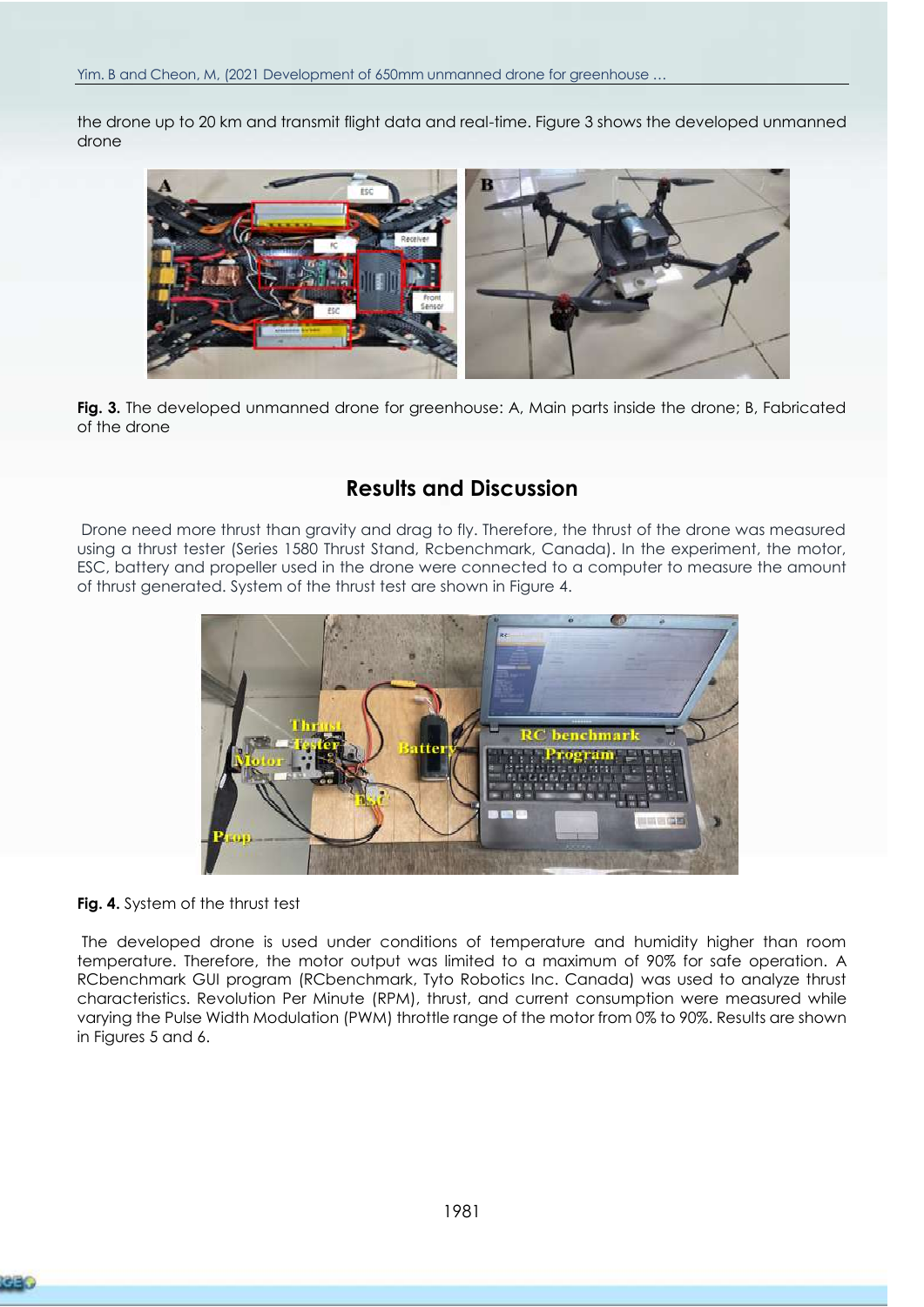

**Fig. 5.** Thrust and RPM measurement results according to PWM throttle change



**Fig. 6.** Current consumption measurement result according to PWM throttle change

As a result of measurement, the motor did not rotate until 10% of PWM throttle. This was because it did not exceed the threshold voltage required to drive the motor. The actual operation started from 15% of PWM throttle. At 90% of PWM throttle, a thrust of about 844 RPM and 1,331 gf was generated. Now that the result was a measured value of one motor, the actual thrust generated by the drone would be 5,324 gf. Considering the weight of the drone, the drone was expected to be able to hover at a thrust of 4,640 gf and to fly and hover at 80% of PWM throttle. Considering that the general height of a greenhouse is 3 m, it is judged that sufficient thrust can be secured for the drone to operate. The current consumption showed a linear increase as the motor and propeller were driven faster. A lower current was consumed compared to the simulation result. To calculate the flight time of the drone, batteries used in the discharge tester (BD200 Dischager, Sky Rc, China) were connected and the discharge was tested. Figure 7 shows the system of the discharge test.

**CER**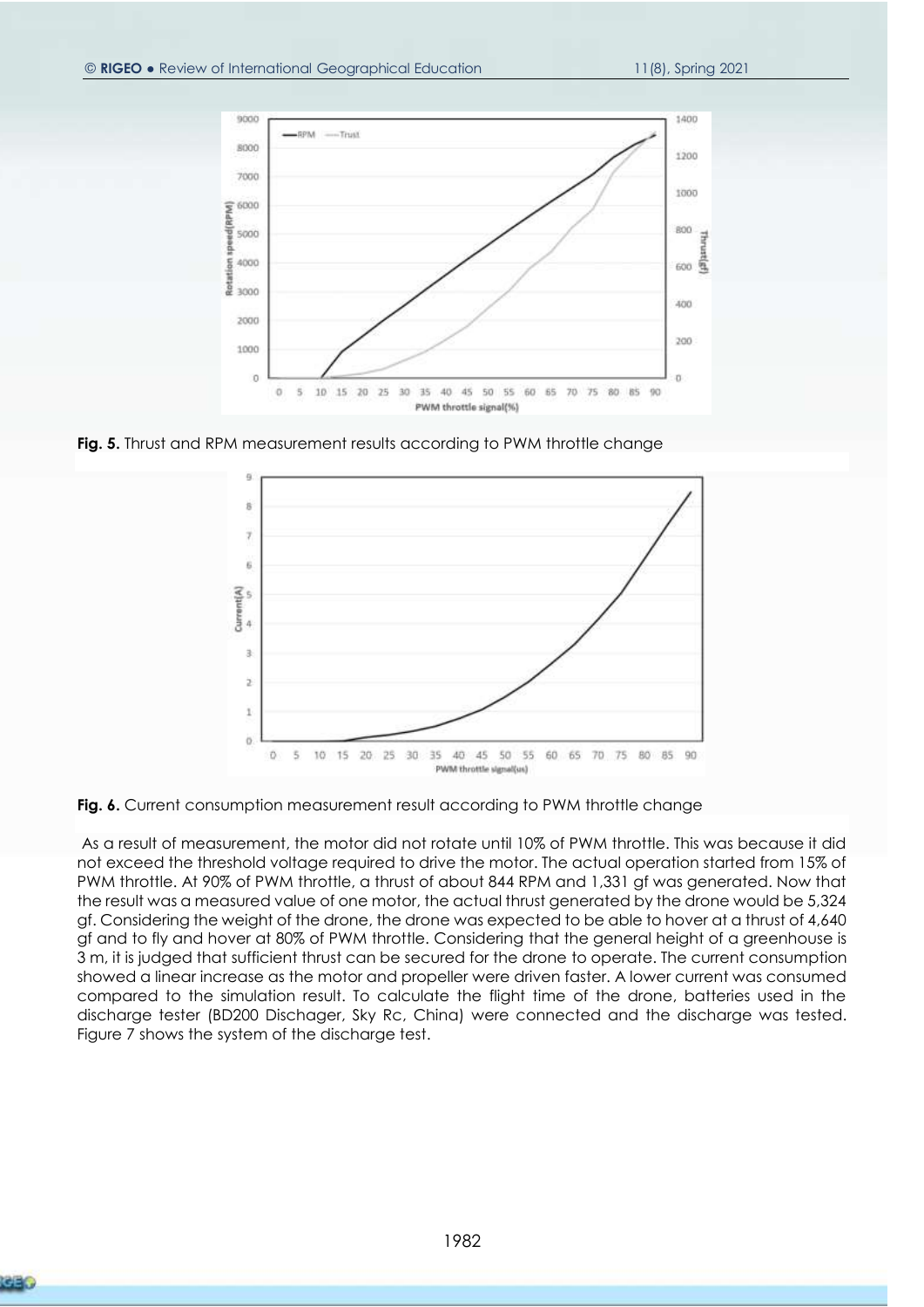

#### **Fig. 7**. System of the discharge test

At the time of the experiment, the full charge voltage was set to be 25.2 V and the maximum discharge voltage was set at 22.2 V. The consumption current used to operate a propeller in the range of 50% to 90% of PWM throttle was entered with reference to Figure 6. Table 1 shows results of the discharge test.As a result of the discharge test, one propeller was driven at 50% of PWM throttle for about 157 minutes. It means that a drone with four propellers can use the battery for about 39 minutes at 50% of PWM throttle. In addition, it was measured that the drone could use the battery for more than 7 minutes at 80% of the PWM throttle where hovering was possible. It could use the battery for more than 5 minutes at 90% of PWM throttle, which was the maximum output. Assuming that a drone is flying at a speed of 2 m/s in a working environment such as a small greenhouse, it is expected that it will take 100 s to control one greenhouse. Therefore, the drone made in this study can secure sufficient control time.

| PWM throttle (%) | Current (A) | Time (s) |  |
|------------------|-------------|----------|--|
| 50               | 1.8         | 9,450    |  |
| 55               | 2.0         | 7,140    |  |
| 60               | 2.6         | 5,460    |  |
| 65               | 3.23        | 4,200    |  |
| 70               | 4.1         | 2,940    |  |
| 75               | 4.9         | 2,430    |  |
| 80               | 6.23        | 1,740    |  |
| 85               | 7.4         | 1,500    |  |
| 90               | 8.55        | 1,260    |  |

#### **Table 1.**

Results of the discharge test

However, in an actual flight, drones require more thrust due to external environmental factors such as wind in addition to the weight of the fuselage. Inside the greenhouse, drones are less affected by wind. However, their own vortex may cause them to depart from the path and reduce flight safety. In this study, the drone was designed to be operated stably by controlling the thrust generated from each motor via FC. Table 2 shows measured flight time of the unmanned drone developed in this study.

#### **Table 2.**

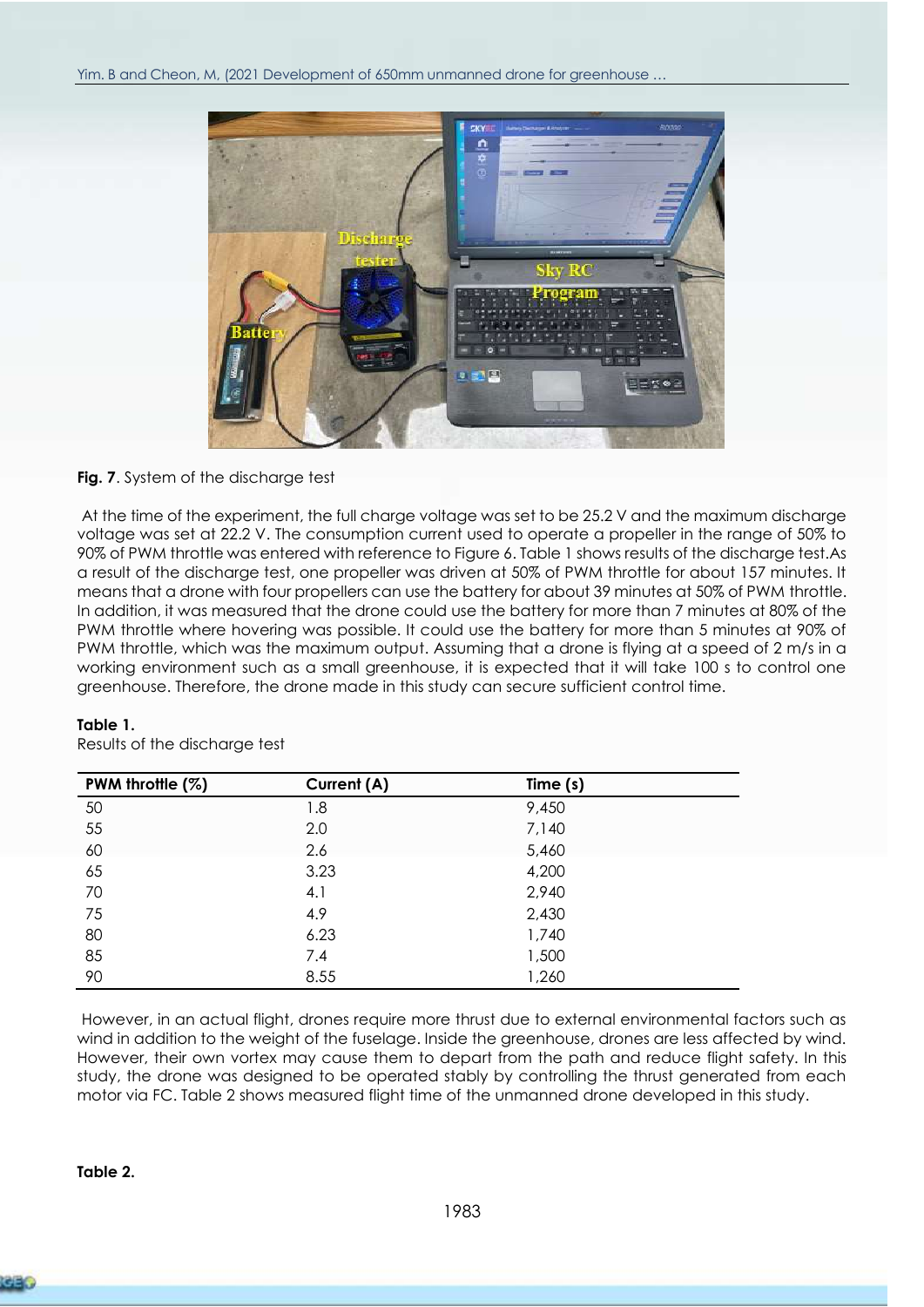|  | Flight time of the unmanned drone |
|--|-----------------------------------|
|--|-----------------------------------|

| <b>Flight classification</b> | Hoverling          |                       | Mixed flight    |                    |
|------------------------------|--------------------|-----------------------|-----------------|--------------------|
| Contains pesticides          | With<br>pesticides | Without<br>pesticides | With pesticides | Without pesticides |
| Flight time                  | 5min 11sec         | 7min 30sec            | 5min 5sec       | 7min 15sec         |

In the discharge test with 80% of PWM throttle, which could allow the drone to hover, it was predicted that the drone could hover for about 7 minutes and 15 seconds. However, the actual hovering time with the control liquid was about 5 minutes and 11 seconds. Thus, there was a difference in flight time due to increased power use and weights of sensors and cameras, including the FC used for the drone. In addition, in the discharge test when the PWM throttle was set to be 90%, the flight time was measured to be about 5 minutes and 15 seconds. The actual flight time was measured to be about 5 minutes and 5 seconds. Considering that the maximum estimated time required to control one greenhouse is less than 2 minutes, it is judged that the drone can be fully utilized in a greenhouse.

## **Conclusion**

The unmanned drone was designed and developed to prevent poisoning accidents during pest control in greenhouses. Considering the size of a greenhouse, a drone with a width of 650 mm and a height of 300 mm was designed and developed and its characteristics were evaluated. For safe characteristic evaluation, the motor output was limited to up to 90%. As a result of the thrust test, the motor was driven from 15% of PWM throttle. A thrust of about 844 RPM and 1.331 gf was generated at 90% of PWM throttle. The discharge test was expected to allow a combined flight of 5 minutes or more at 90% of PWM. As a result of measuring the combined flight of the unmanned drone designed and developed in this study, the drone was able to fly for 5 minutes and 5 seconds with a control liquid and 7 minutes and 15 seconds without a control liquid. It was judged that the difference between the discharge test result and the actual flight time was caused by the power consumption and weight increase due to various sensors and cameras. It is expected that about 100 seconds are needed to control a greenhouse using a drone. Therefore, the unmanned drone developed in this study is considered to be useful controlling a greenhouse. It is expected to be able to reduc pesticide poisoning incidents in farmers.

## **Acknowledgments**

This paper has been revised and supplemented with the first author's master's thesis.

## **References**

- <span id="page-6-3"></span>Cho, B.-H. (2020). Analysis and Design of Dron System for Smart Safety-City Platform Construction. The Journal of The Institute of Internet, Broadcasting and Communication, 20(4), 93-99. doi: https://doi.org/10.7236/JIIBC.2020.20.4.93
- <span id="page-6-0"></span>Choi, M. (2020). A Study on the Efficient Implementation Method of Cloud-based Smart Farm Control System. Journal of Digital Convergence, 18(3), 171-177. doi: https://doi.org/10.14400/JDC.2020.18.3.171
- <span id="page-6-1"></span>Kim, H.-S., Kim, H.-C., Kang, M.-J., & Jwa, J.-W. (2020). Data Processing and Analysis of Non-Intrusive Electrical Appliances Load Monitoring in Smart Farm. Journal of IKEEE, 24(2), 632-637. doi: https://doi.org/10.7471/ikeee.2020.24.2.632
- <span id="page-6-2"></span>Kim, J.-H., Lee, T.-H., Han, Y., & Byun, H. (2021). A Study on the Design and Implementation of Multi-Disaster Drone System Using Deep Learning-Based Object Recognition and Optimal Path Planning. KIPS Transactions on Computer and Communication Systems, 10(4), 117-122. doi: https://doi.org/10.3745/KTCCS.2021.10.4.117